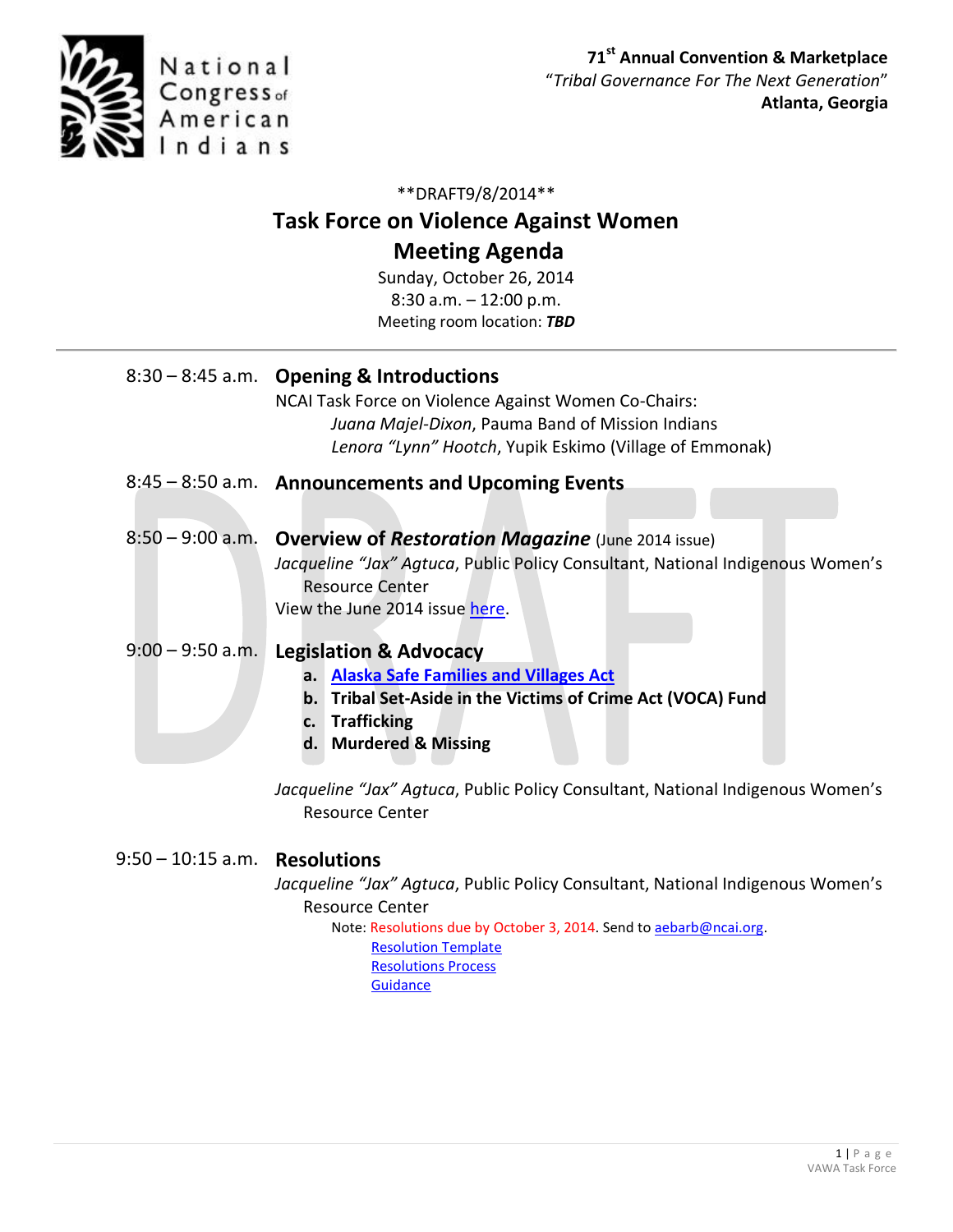

"*Tribal Governance For The Next Generation*" **Atlanta, Georgia**

|                                              | 10:15 – 10:30 a.m. Department of Justice Office on Violence Against Women Update<br>Lorraine Edmo, Deputy Director, Tribal Affairs, Office on Violence Against<br>Women (invited)<br>a. Consultation Update<br>b. Tribal Registry: Status of Releasing New Solicitation |
|----------------------------------------------|-------------------------------------------------------------------------------------------------------------------------------------------------------------------------------------------------------------------------------------------------------------------------|
|                                              | 10:30 - 11:00 a.m. VAWA Implementation Update<br>a. 2014 OVW Consultation Recommendation(s)<br>b. SDVCJ - Approval of Pilot Project Tribes<br>1) ITWG Update<br>c. Sex Trafficking Amendment - Implementation Issues                                                    |
|                                              | Jacqueline "Jax" Agtuca, Public Policy Consultant, National Indigenous Women's                                                                                                                                                                                          |
|                                              | <b>Resource Center</b><br>Virginia Davis, Senior Policy Advisor, NCAI                                                                                                                                                                                                   |
| $11:00 - 11:20$ a.m.                         | <b>Regional Organizing Updates</b><br>a. Alaska<br>1) Alaska Resource Center Project<br>2) AFN Task Force on Violence Against Women<br>b. United South and Eastern Tribes<br>1) [insert]<br>c. Great Plains                                                             |
| $11:20 - 11:40$ a.m.                         | <b>International Update</b>                                                                                                                                                                                                                                             |
|                                              | a. UN Commission on the Status of Women<br>b. World Conference of Indigenous Peoples                                                                                                                                                                                    |
|                                              | Jana Walker, Senior Attorney, Indian Law Resource Center (invited)<br>Karla General, Attorney, Indian Law Resource Center (invited)<br>Virginia Davis, Senior Policy Advisor, NCAI                                                                                      |
|                                              | 11:40 - 11:50 a.m. Continuing The Movement<br>Jacqueline "Jax" Agtuca, Public Policy Consultant, National Indigenous Women's<br><b>Resource Center</b>                                                                                                                  |
| 11:50 a.m. - 12:00 p.m. Next Steps & Closing |                                                                                                                                                                                                                                                                         |